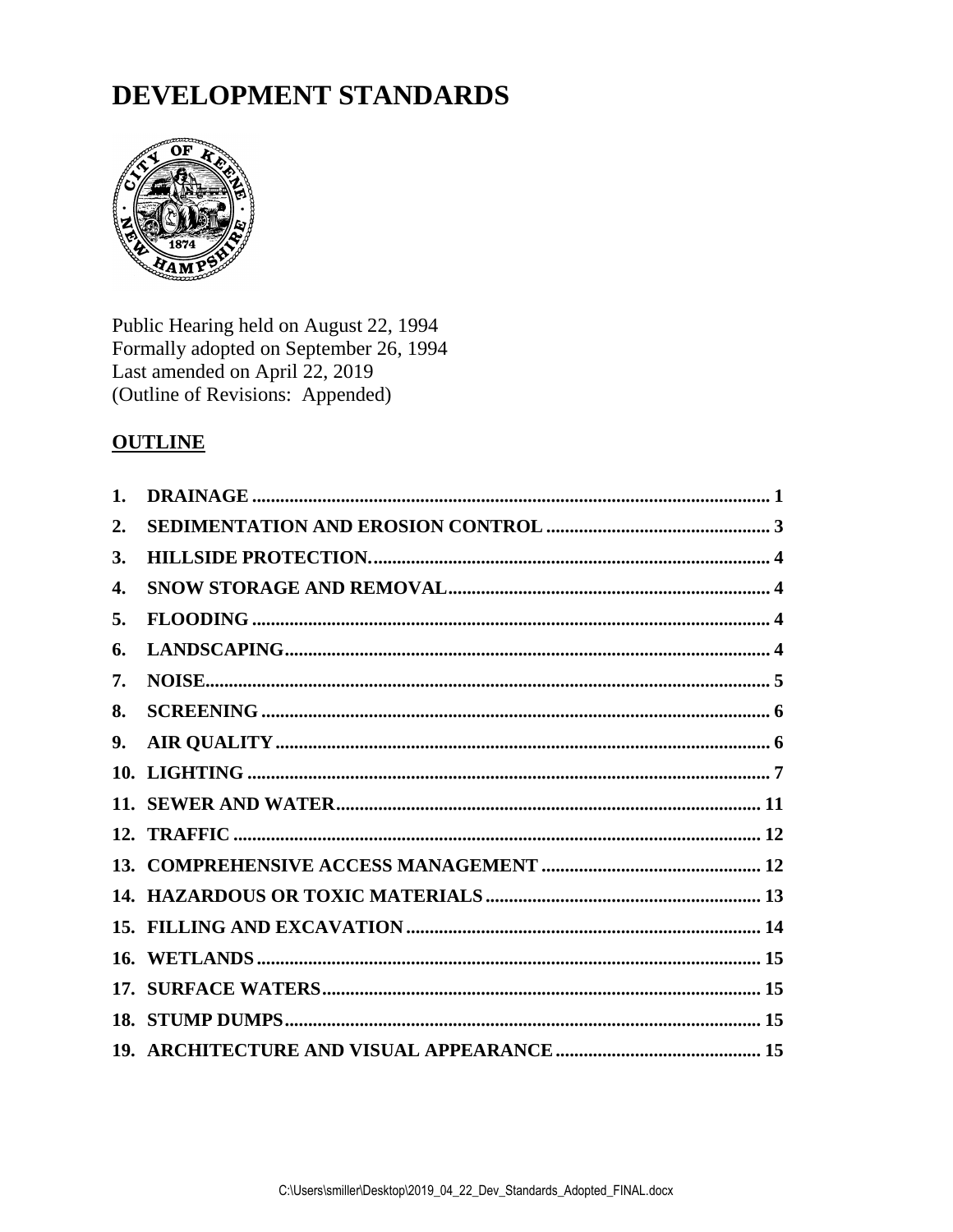## **1. DRAINAGE**

a. RUNOFF: The development of a site shall not result in increased runoff or velocity of surface runoff onto adjacent properties or surface water bodies unless specifically approved by the City and agreed to in some formal, legally binding manner by the affected property owner(s). The applicant must provide sufficient data to demonstrate compliance with this requirement.

#### b. LOW IMPACT DESIGN:

- 1. Site design and drainage systems constructed to comply with this standard shall incorporate Low Impact Development (LID). Examples include but are not limited to bio-retention, porous pavement, vegetated swales, urban tree underground chambers, infiltration trenches, level spreaders, rooftop disconnection, cisterns, green roofs, vegetated filter strips, reduced impervious surfaces, stormwater disconnection, preserve and enhance native vegetation landscapes, and minimize soil compaction. All applications shall include a narrative describing accommodation of this section.
- 2. Where soils and other site conditions exist that make the installation of LID measures requiring on-site infiltration impractical, the Applicant shall demonstrate that the use of LID measures is not possible before proposing to use traditional, structural stormwater management measures including but not limited to stormwater retention and detention ponds and underground storage systems.
- 3. Seasonally high groundwater elevation as well as soil type and infiltration capacity shall be noted in the project's Site Data Table per the Natural Resources Conservation Service County Soil Survey.

#### c. QUALITY OF STORMWATER DISCHARGE:

- 1. Drainage systems which divert surface runoff into rivers, streams, brooks, wellfield protection zones, wetlands or floodplain compensatory storage areas shall utilize LID measures or wet or dry sediment basins or similar devices in combination with erosion prevention and sediment control practices to avoid sediment loading of the receiving area(s).
- 2. Attention must be given to the quality of stormwater and melt water leaving a site. Treatment systems such as wet detention basins, constructed wetlands, and/or LID measures combined with contamination prevention practices such as frequent sweeping of parking lots, the use of oil/gas traps in catch basins, shall be utilized to assure that upon discharge to surface waters, wetlands, floodplain compensatory storage basins or wellfield protection areas, drainage water meets Federal Clean Water Act standards.

d. SECURITY DEPOSITS: Drainage systems must be maintained to function at all times in conformance with these standards. To assure that drainage systems function properly, the City may require a security deposit to be held for up to twelve (12) months after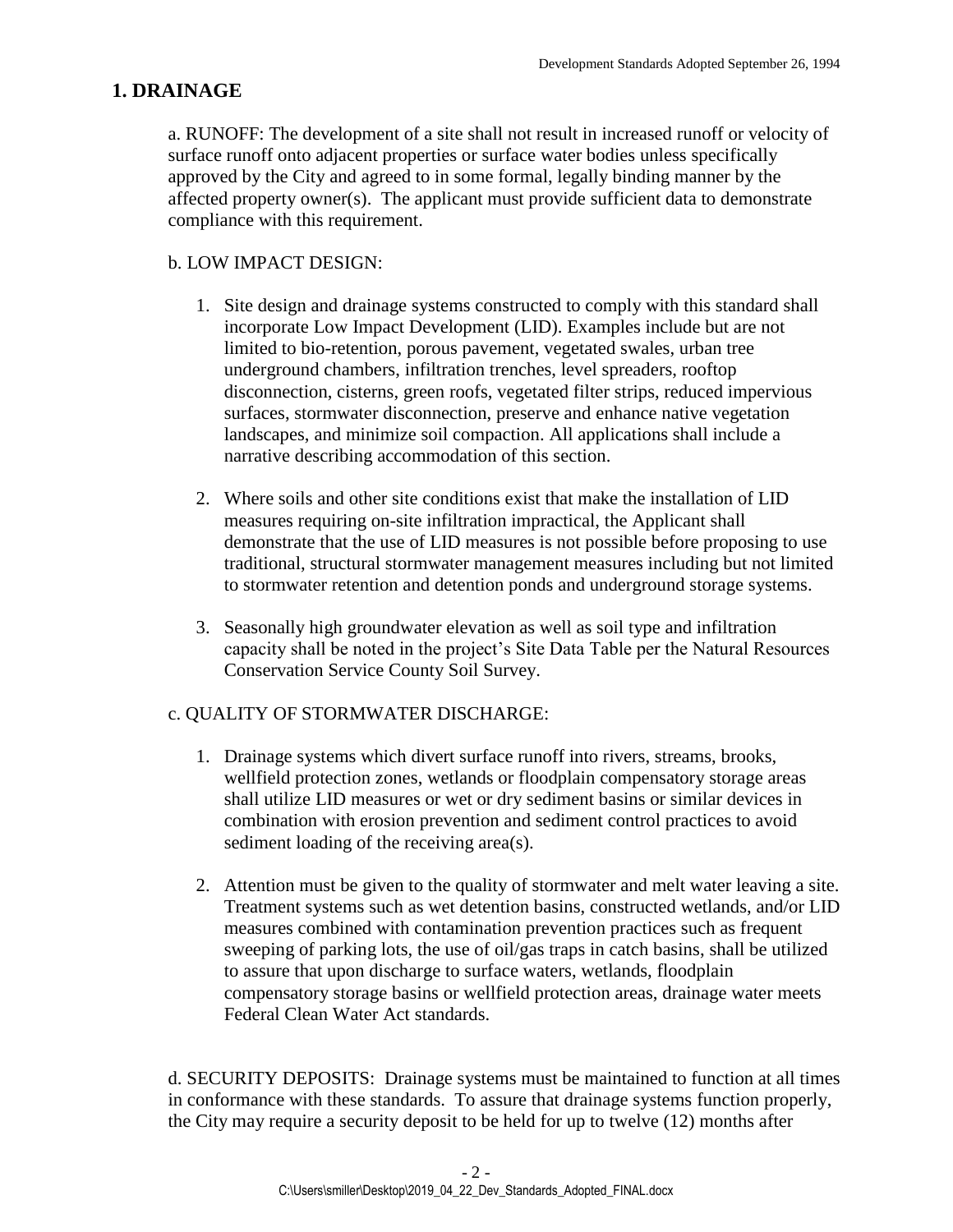completion of construction. A maintenance plan, maintenance contracts, or associated information may be required by the City to assure compliance with this standard.

e. TAX DITCH REQUIREMENTS: The City shall, except by specific waiver granted by the City Engineer, require at least a fifteen (15) foot wide maintenance path on each side of each drainage ditch system. Slopes on drainage ditches shall be no steeper than 2:1, and all banks of ditches and drainage basins must be properly stabilized. Depending upon the depth, size and location, safety fencing may be required. For underground drainage pipes, the width of the maintenance path may need to be wider than 15 feet, depending upon the depth of the pipe. The required width will be determined by the City Engineer.

f. BIKE FRIENDLY: New street or trail drainage grates shall be of a design that is bicycle friendly so as to allow a bicyclist to ride over it safely.

#### <span id="page-2-0"></span>**2. SEDIMENTATION AND EROSION CONTROL**

a. Each project shall be designed so as to prevent sedimentation and erosion during and subsequent to construction in the following ways:

- 1) Minimize disturbance of natural soil cover and vegetation,
- 2) Minimize, in area and duration, exposed soil and unstable soil conditions,
- 3) Protect receiving water bodies, wetlands and storm sewer inlets,
- 4) Minimize off-site sediment transport on vehicles and equipment,
- 5) Minimize work in and adjacent to water bodies and wetlands,
- 6) Maintain stable slopes,
- 7) Minimize disturbance to and protect surrounding soils, root systems and trunks of trees adjacent to site activity that are intended to be left standing,
- 8) Minimize the compaction of all site soils,
- 9) Pre-treat runoff to remove solids before discharging to infiltration areas,
- 10) Install vegetated swales, infiltration trenches, level spreaders, vegetated filter strips, stormwater disconnection to distributed infiltration, and other LID measures as appropriate.

b. Erosion and sediment control plans shall contain LID measures to control erosion and sedimentation throughout the period of construction, based upon the best available technology. Design and placement of all measures shall comply with the standards and practices contained in the most recent version of the New Hampshire Department of Environmental Services NH Stormwater Manual, unless specifically approved by the City Engineer.

<span id="page-2-1"></span>c. To assure that erosion and sediment control measures work properly, and to assure that revegetation and slope stabilization takes place in a timely manner and is properly maintained, the City may require a security deposit for up to twelve months after the completion of construction. For critical or large areas of disturbance on steep slopes or adjacent to surface waters, the City may require inspections by a qualified firm or individual.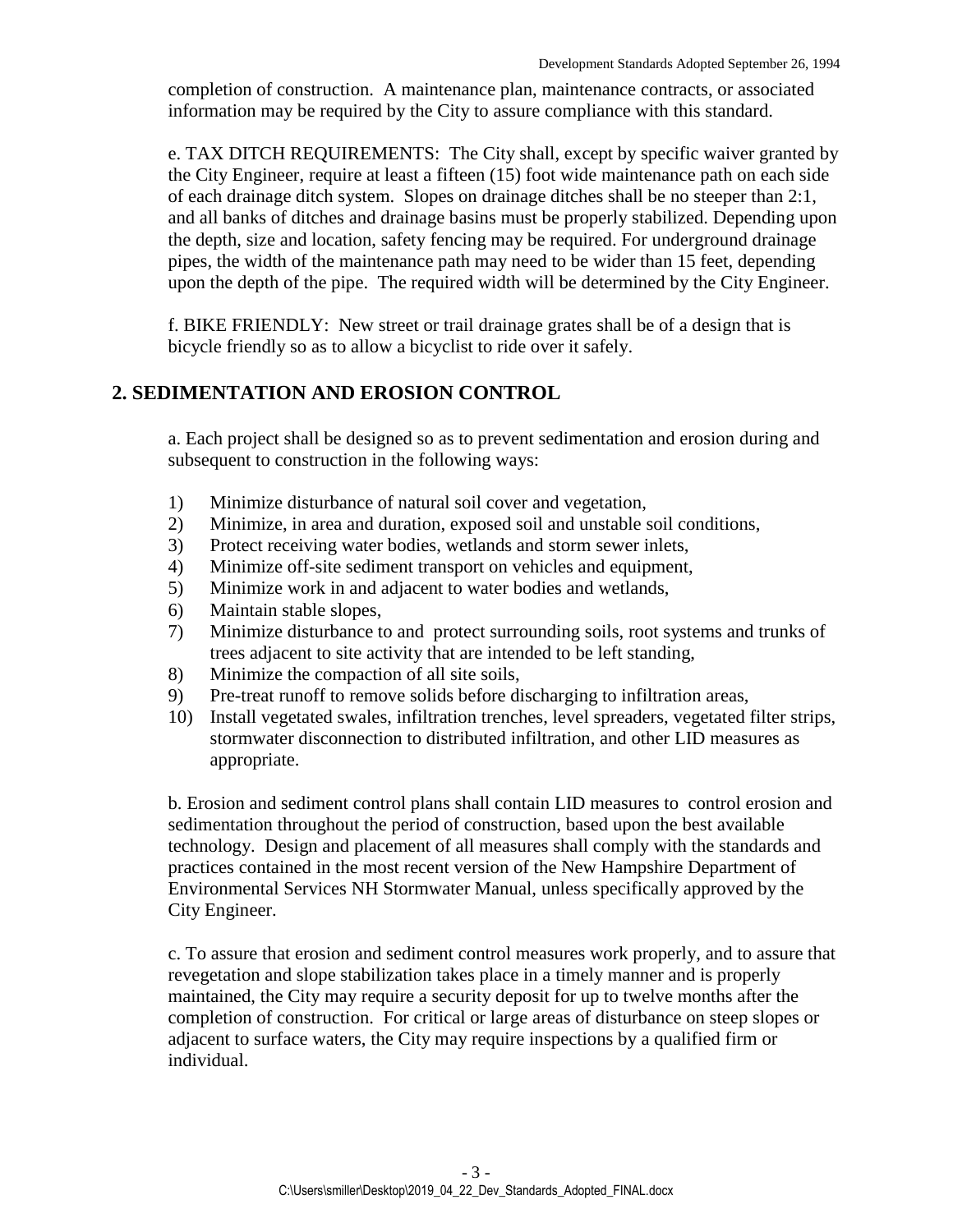## **3. HILLSIDE PROTECTION.**

All development shall comply with Keene's Hillsides Protection Ordinance.

## <span id="page-3-0"></span>**4. SNOW STORAGE AND REMOVAL**

How and where snow is stored is of concern because large accumulations of snow can contain substantial amounts of road salt, sand, and contaminants from roads and parking lots. Large piles of snow can block drainage systems, causing spring flooding, or providing flooding on adjacent properties.

a. Snow storage is not permitted within parking spaces, which are required to fulfill the minimal parking requirements of the Zoning Ordinance. Snow shall be stored and or removed so as to allow the continued safe passage of vehicles into, out of, and through all travel lanes and parking areas.

b. Snow shall be stored so as to prevent accumulation on adjacent properties (unless specific approval for such storage has been obtained) and so as to prevent flooding of adjacent properties, including City streets.

c. Snow may not be pushed, piled or otherwise moved directly into a lake, river or other surface water.

d. Snowmelt discharge and associated runoff should be stored and its drainage routed so that it does not cause erosion.

## <span id="page-3-1"></span>**5. FLOODING**

All development shall comply with Keene's Floodplain Ordinance.

## <span id="page-3-2"></span>**6. LANDSCAPING**

The following guidelines indicate the policy and objective of the City to use a diverse palette of preferably native plantings of trees and shrubs, as well as art installations, to retain an attractive community and to minimize the impact of potentially conflicting uses.

It is the Planning Board's policy that landscape alternatives to turf grass lawns, such as native landscaping, edible landscaping, perennial groundcovers and rain gardens be utilized whenever feasible. The majority of green space required by zoning and the majority of site landscaping will be located on the front portions of the lot, visible from public streets.

a. ZONING STANDARDS: All development shall comply with the landscaping standards for parking areas as specified in the Keene Zoning Ordinance.

b. TREE SIZES/CULTURE: For projects having parking lots of 10 or more parking spaces, one (1) tree at least three (3) inches in diameter, as measured 24 inches from the ground after planting shall be required at the ratio of one (1) tree per ten (10) parking spaces. Tree groupings of three (3) or more trees at least six (6) feet tall or 2" in diameter as measured 12" above grade after planting may be substituted. Containerized trees shall not be permitted to meet the minimum standards of the landscaping requirement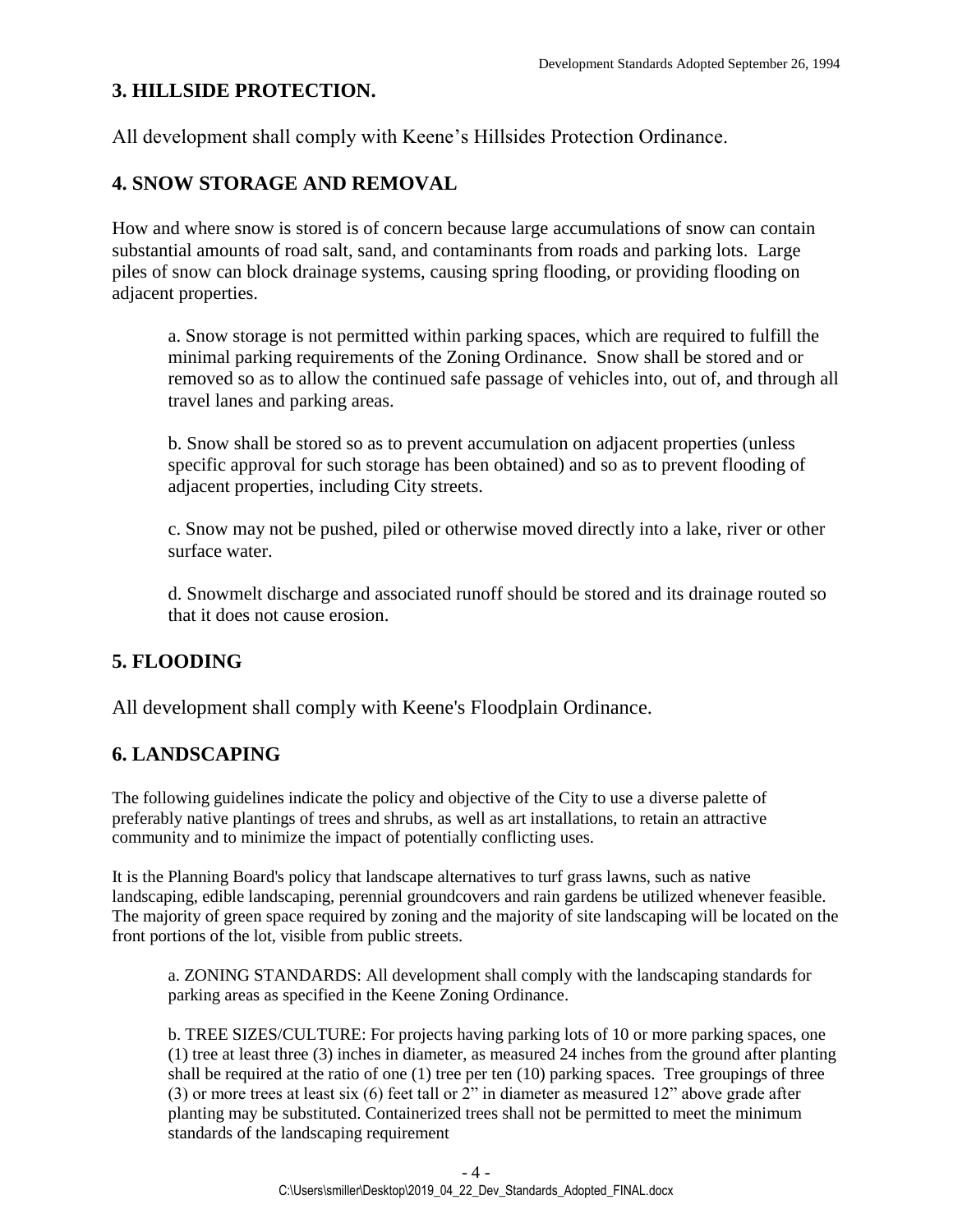#### c. LOCATION:

- 1) All landscaping or art installations should be located without impeding visibility or safety.
- 2) Trees should be located so as to avoid above-ground and below-ground utilities into the future.

d. PROTECTING VEGETATION: Protective devices such as temporary fencing should be installed prior to the start of site work to protect the root masses of existing vegetation and areas intended for infiltration to the satisfaction of a City Planner or Engineer. Such fencing shall be located:

- 1) To the outside dripline of shade and ornamental trees and
- 2) To a diameter distance that matches the height of all shrubs and/or perennial plants.

e. SECURITY: All landscaping required by these provisions shall be initially disease resistant, currently disease free, kept in good condition and replaced as necessary to comply with these standards. The City shall normally require a security for up to 12 months after the completion of construction to assure the survival or replacement of landscaping.

f. TREES: The Board encourages the use of a variety of trees as major landscaping material to reduce urban heat island impacts through leaf evapo-transpiration and shade. In addition, shrubs or other live groundcover planting material are encouraged to supplement the tree landscaping and reduce areas of resource-intensive turf grass.

- 1) Trees shall be chosen and planted utilizing the best available practices: to develop essential root structure, to grow to their full stature, to thrive for decades, and to perform stormwater management, and environmental services at the highest possible levels.
- 2) All tree planting in non-native or compacted soil areas shall be excavated to enable the placement of 300 CF of native, permeable soil in an area no less than six (6) feet wide and three (3) feet deep enabling each plant to thrive.

g. For parking lots of 50 spaces or more the following additional landscaping standards apply:

- 1) LANDSCAPE COVERAGE: The interior of the parking lot shall include landscaping covering not less than ten (10) percent of the total area of parking spaces. Such landscaping shall be in addition to any required buffer zone landscaping.
- 2) VISUAL RELIEF: More than half of the required parking lot landscaping shall be either in continuous landscape strips or in large planting islands located entirely within the paved area of the parking lot, in order to break up the visual expansiveness of the lot.
- 3) WIDTH OF PLANTING AREAS: More than half of the planting areas shall be at least eight (8) feet wide. Curbs, setbacks or other protection must be provided to prevent damage to trees and shrubs from vehicles.
- 4) LANDSCAPE BUFFER: All parking lots of 50 spaces or more which abut a public road, sidewalk or a residential zone shall provide a landscape buffer along at least 75% of the length of the right of way or portion abutting the residential zone $(s)$ , at least six  $(6)$  feet wide. Berming is encouraged to provide screening of cars from sidewalks, roads, and adjacent residential areas.

#### <span id="page-4-0"></span>**7. NOISE**

<span id="page-4-1"></span>All development shall comply with the City's Noise Ordinance.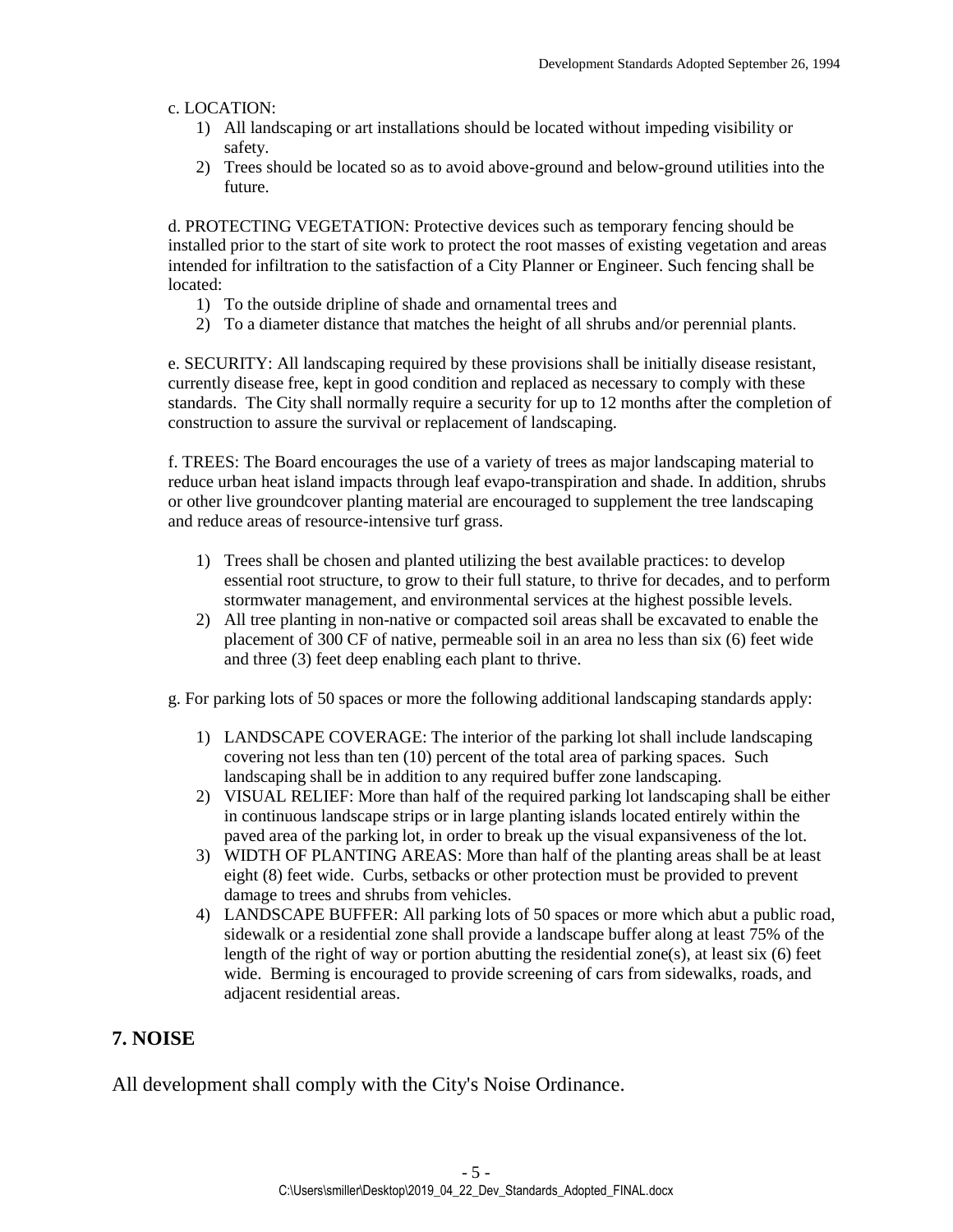## **8. SCREENING**

Landscaping should be used whenever possible to screen loading areas, trash storage and transfer areas and other areas likely to generate noise, dust or other disruptive conditions; to form a buffer between non-residential and residential uses; between single-family and multi-family projects, especially where multi-family projects are different in height, form or material than the adjacent single family units; and to screen vehicular headlights from adjacent properties.

a. All dumpsters and trash storage areas shall be fully screened by a solid fence of wood, masonry, vinyl or other material deemed acceptable by the Planning Board. Fencing shall be at least 6 feet in height. Chain link fencing with slats is unacceptable for screening.

b. Large commercial and office buildings are encouraged to provide rooftop screening of air conditioning, venting and other roof -top equipment that is visible from adjacent buildings or from public streets.

c. Drive-through businesses must erect suitable screening between their business and any adjacent residential areas. At a minimum, said screening shall consist of a living hedge not less than 4 feet in height or, as an alternative, may consist of a solid fence of wood or masonry at least 6 feet high.

### <span id="page-5-0"></span>**9. AIR QUALITY**

a. It is a policy of the City to avoid any deterioration in existing air quality, and to ensure that future development meets that policy while also complying with the requirements of the Federal Clean Air Act.

b. Fumes, smoke, dust and odors must comply with all federal, state and local standards. All development shall comply with Federal and State Clean Air Act requirements and standards.

c. The City may require air sampling, computer modeling and/ or other technical studies, paid for by the applicant to demonstrate that the proposed project complies with these standards.

d. Any project requiring Federal or State air quality permits must have obtained those permits and must include one copy of all submission data as well as a copy of the permit(s) prior to the issuance of a building permit.

<span id="page-5-1"></span>e. The City may require a monitoring program, paid for by the applicant to assure continued compliance with these requirements.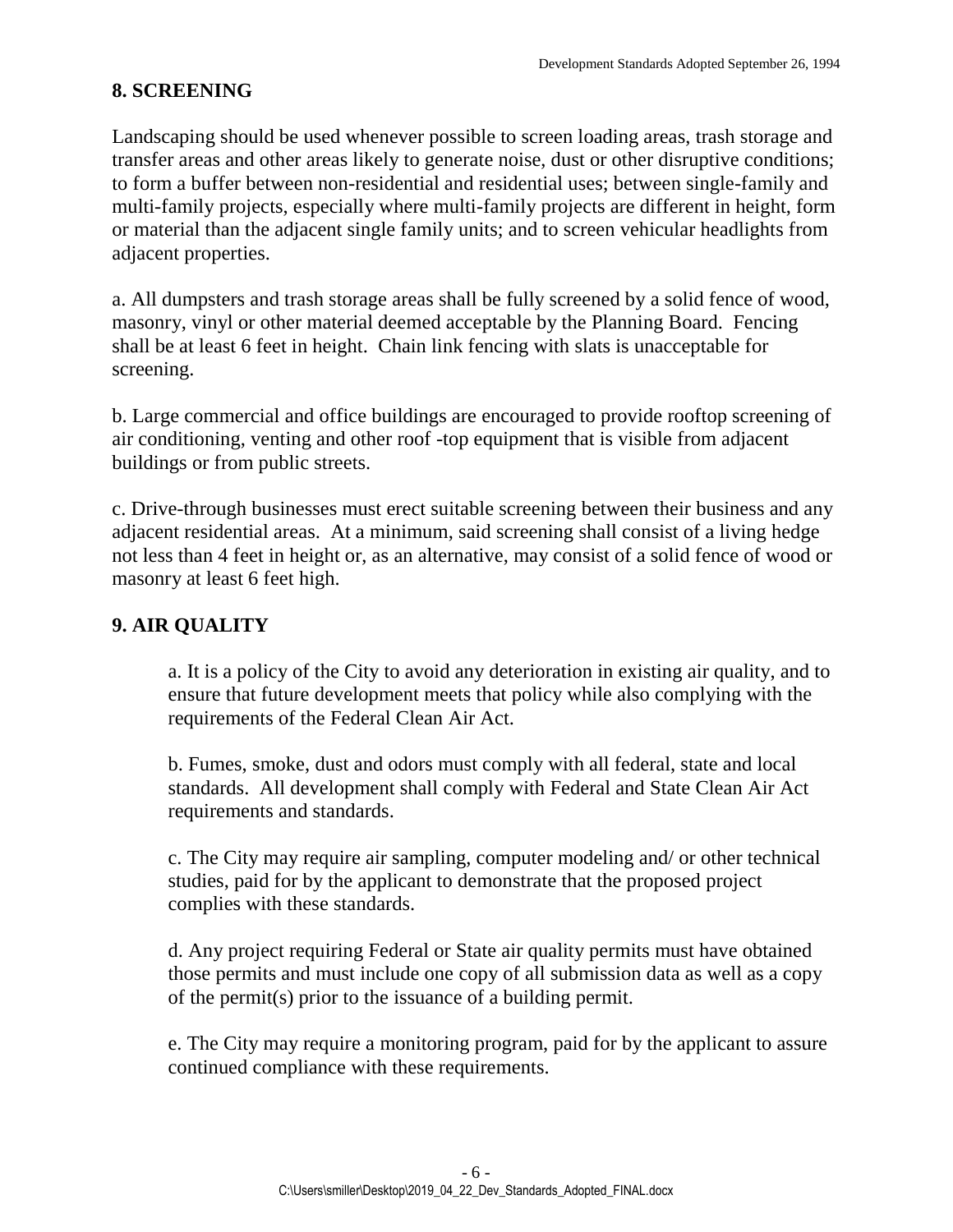## **10. LIGHTING**

## **A. Purpose**

The City of Keene Planning Board recognizes that inappropriate, poorly designed, and excessive outdoor lighting causes glare and unsafe driving conditions; results in light pollution that limits the ability of citizens to enjoy the nighttime sky, results in the unnecessary use of electricity, and adversely impacts the enjoyment of adjacent properties. Therefore, it is the purpose of Standard #10 to enhance public safety and welfare by providing for adequate and appropriate outdoor lighting, providing for lighting that will complement the character of the city (both urban and rural areas), reduce glare, minimize light trespass, reduce the cost and waste of unnecessary energy consumption and prevent the degradation of the night sky.

## **B. Intent**

The intent of this standard is to:

- 1. Design lighting with consideration of the setting, use, architecture, landscaping, existing trees, neighboring properties, and the architectural and community character and scale of the surrounding area. Where redevelopment is occurring and the setting, character, and scale are in transition, the applicant should seek guidance from the Planning Board and/or the Planning Board's designee.
- 2. Provide lighting levels that are reasonably uniform to avoid very bright and very dark areas.
- 3. Provide lighting levels that are appropriate to the task/use and/or condition of the site.
- 4. Ensure that objects appear as close to a natural color as possible.
- 5. Ensure that fixtures prevent glare and spillover onto adjacent property or into the sky. This can be achieved through the use of cut-off fixtures and/or reflectors in the lamp.
- 6. Allow flexibility in mounting heights in order to achieve lighting that is compatible with the scale of the surrounding architecture and site that is aesthetically pleasing.
- 7. Encourage the use of sensor or time controlled lights for security lighting and for energy savings.
- 8. Preserve the rural character of the community in non-urbanized areas.
- 9. Encourage use of new technologies.
- 10.Avoid unnecessary use of electricity and encourage energy efficiency.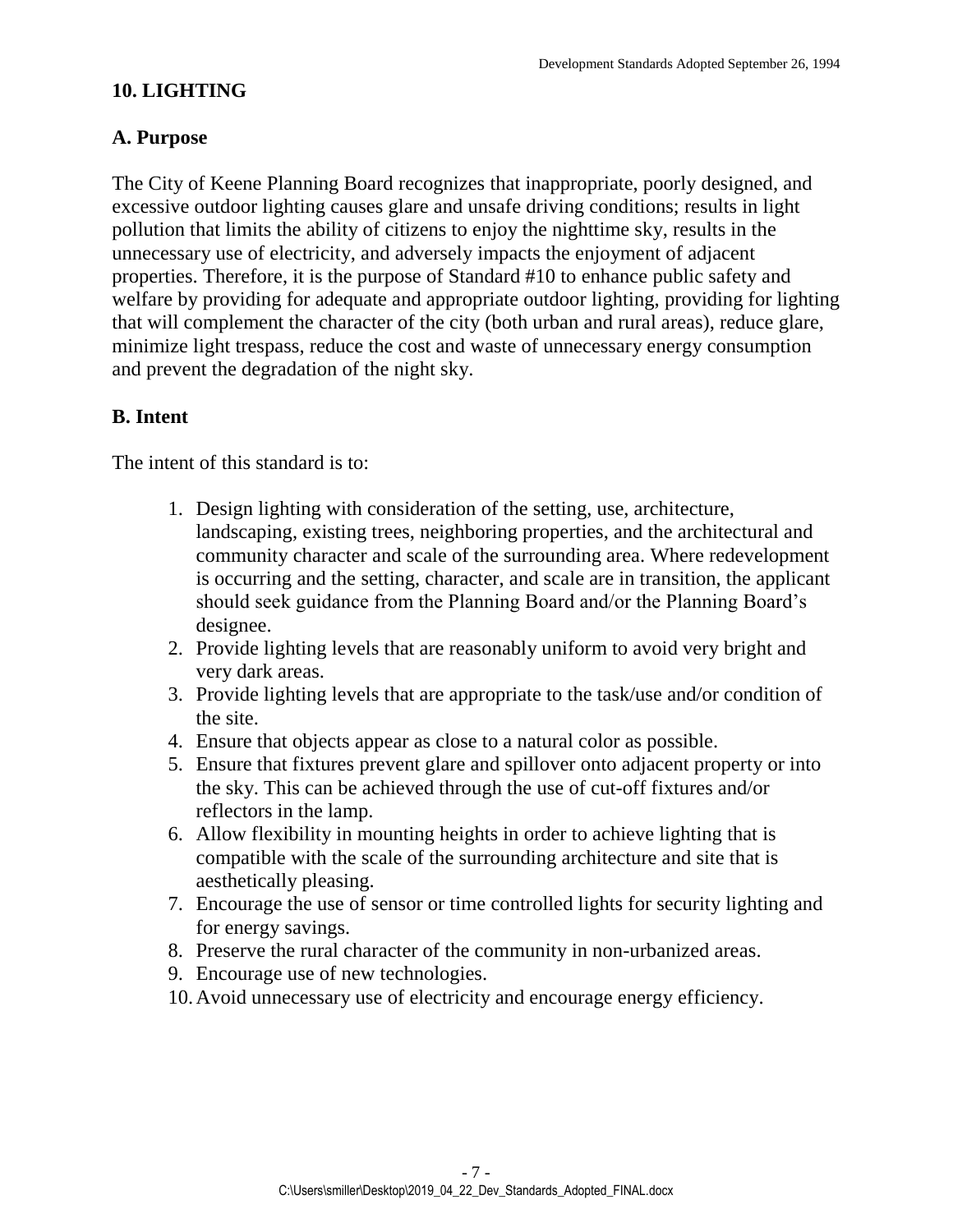#### **C. General Standards**

- 1. Shielding: All lights, including lights placed on buildings, shall be fully shielded (full cut-off), opaque fixtures, with no portion of the bulb visible. Uplighting is prohibited.
- 2. Glare<sup>1</sup>: Lighting shall be designed, located, installed, and directed in such a manner as to prevent light levels from crossing property boundary lines (except for light that crosses property lines into the public right-of-way; not to exceed 2.0 footcandles) , and to prevent glare at any location, on or off the property.
- 3. Illumination: All illumination shall be of a white light, such as but not limited to, color corrected high pressure sodium, metal halide, incandescent or a combination of lamps having a color rendering index greater than seventy  $(70)^2$ .
- 4. Mounting Height: The mounting height of fixtures, measured from the finished grade to the top of the pole (inclusive of fixture) shall not exceed fifteen (15) feet in height within Residential zoning districts, twenty (20) feet within Central Business, Central Business Limited zoning districts, and shall not exceed thirty (30) feet within Commerce and Commerce Limited and Industrial zoning districts. Street lighting must comply with the City's standards for street lighting, Section 70-128 of the City Code.
- 5. Floodlighting: Floodlighting is prohibited, unless:
	- a. The lights are directed toward the rear of a lot, placed on heat or motion sensors, and are directed away from the road and neighboring properties, and
	- b. The Planning Board determines that there will be no negative impact upon motorists and neighboring properties.
- 6. Hours of Operation: Outdoor lighting shall not be illuminated between the hours of 10:00 pm and 6 a.m. with the following exceptions:
	- a. Low level lighting sufficient for the security of persons or property on the lot may be in operation between 10:00 p.m. and 6:00 a.m., provided the average illumination on the ground or on any vertical surface is not greater than 0.5 foot candles.
	- b. If the use is being operated, such as a business open to customers, or where employees are working or where an institution or place of public

 $\overline{a}$  $1$  Glare is defined as light emitted from a fixture at a level of intensity and in a direction such that it causes an annoyance, discomfort, or impairs the viewers' ability to see.

<sup>&</sup>lt;sup>2</sup> The Color Rendering Index (CRI) is a measurement of the amount of color shift that the objects undergo when lighted by a light source, or, basically the ability of a lamp to show color accurately. CRI values generally range from 0 to 100.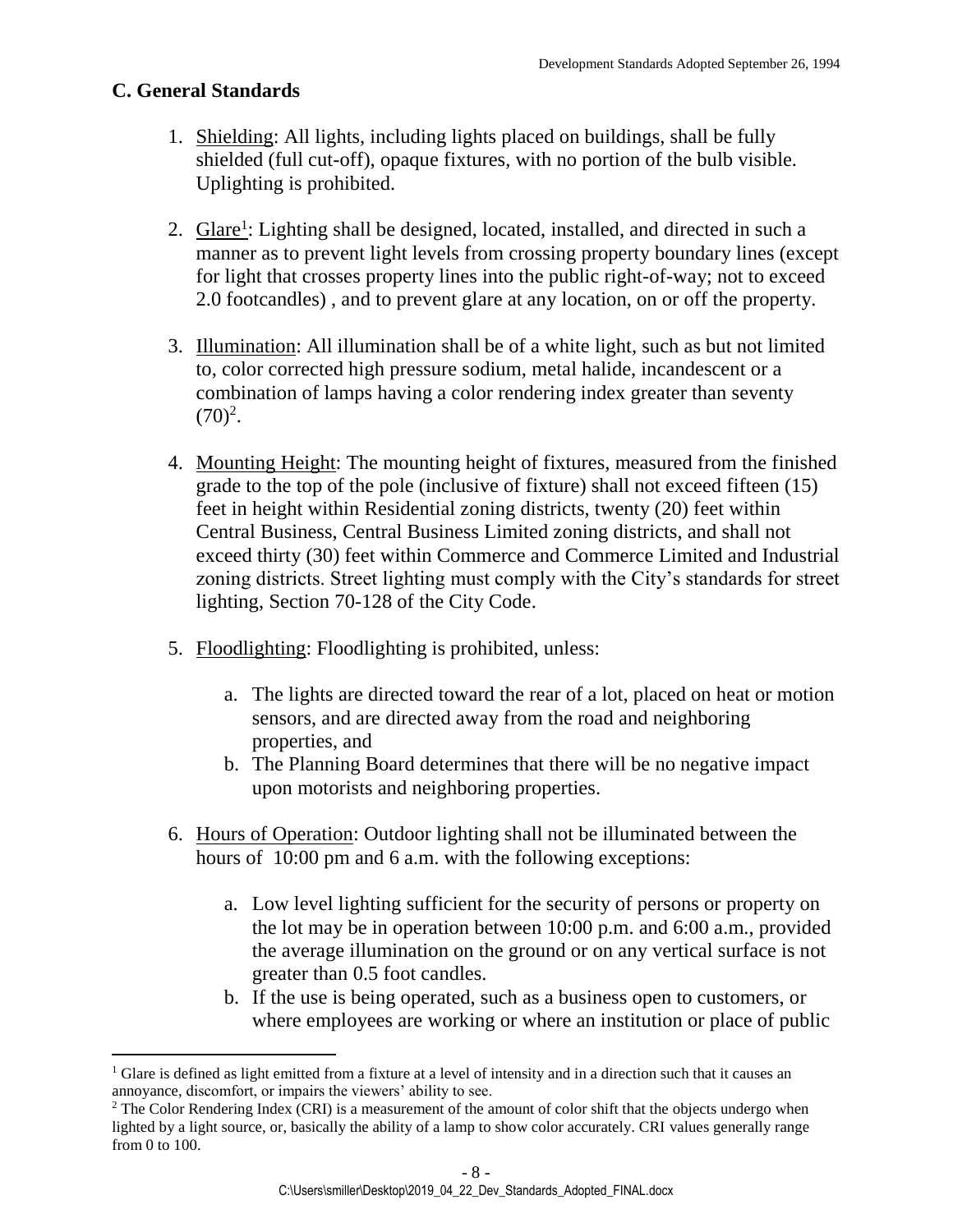assembly is conducting an activity, normal illumination shall be allowed during the activity and for not more than one hour after the activity ceases. This excludes 24-hour businesses.

c. For 24-hour businesses, lighting levels shall be reduced by a minimum of 50% between the hours of 10:00 PM. and 6:00 AM.

The use of timers, sensors, and other energy saving devices is encouraged. During the Planning Board's review, the Board may stipulate a specific time when lighting other than that used for security purposes should be turned off and this determination shall be noted on the final lighting plan submitted for signature.

7. Existing Lighting: When 50% or more of the lights of an existing outdoor lighting installation are being modified, extended, expanded or added to, the entire outdoor lighting installation shall be subject to the requirements of Standard #10. When less than 50% of the lights are being modified, extended, expanded or added to, those lights being installed, modified, extended or expanded shall be subject to the requirements of this standard.

#### **D. Specific Standards**

- 1. Parking Lot Lighting: In addition to the General Standards, Section C, Outdoor lighting of parking and related circulation areas shall comply with the following standards:
	- a. The mounting height for any fixture shall comply with C.4 above.
	- b. Illumination levels shall comply with the following IESNA recommendations based upon level of activity: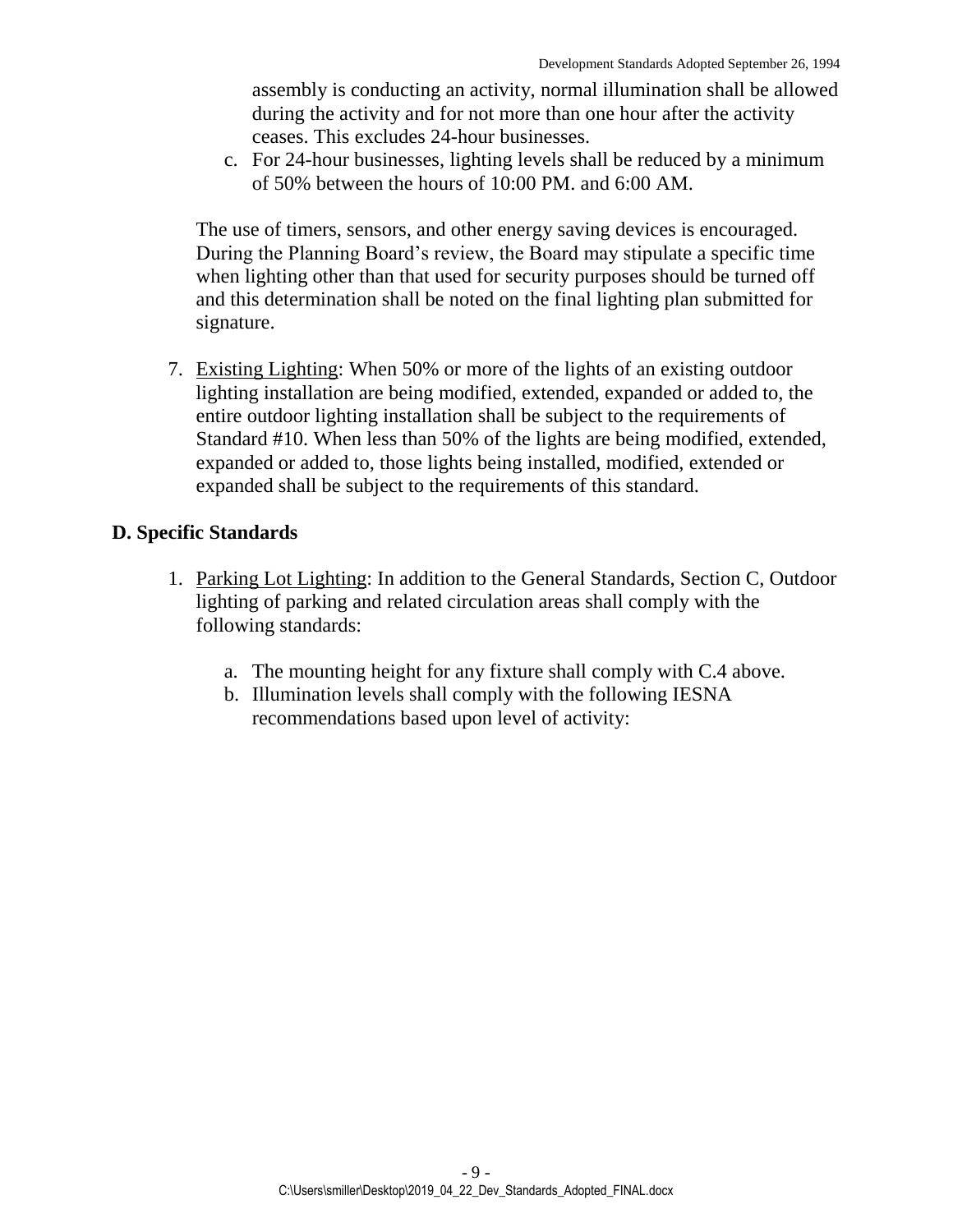| Level of<br><b>Activity</b> | <b>Footcandle Recommendations (IESNA)</b>         |      |              |                     |      |          |  |
|-----------------------------|---------------------------------------------------|------|--------------|---------------------|------|----------|--|
|                             | <b>General Parking &amp;</b><br><b>Pedestrian</b> |      |              | <b>Vehicle Only</b> |      |          |  |
|                             | Ave.                                              | Min. | U. Ratio $3$ | Ave.                | Min. | U. Ratio |  |
| High                        | 3.6                                               | 0.9  | 4:1          | $\overline{2}$      | 0.67 | 3:1      |  |
|                             |                                                   |      |              |                     |      |          |  |
| <b>Med</b>                  | 2.4                                               | 0.6  | 4:1          |                     | 0.33 | 3:1      |  |
|                             |                                                   |      |              |                     |      |          |  |
| Low                         | 0.8                                               | 0.2  | 4:1          | 0.5                 | 0.13 | 4:1      |  |

Examples of Activity:

 $\overline{a}$ 

High = civic recreational facilities, regional shopping centers, fast food facilities, gas/convenience stores

Med= community shopping centers, office parks, hospital parking, commuter lots, residential complex parking

Low = neighborhood shopping, industrial employee parking, educational facility parking, church parking

c. Illumination levels shall be reduced by a minimum of 50% within one hour after the end of public business hours.

These standards also shall apply to the top and/or unenclosed level of any parking garage.

- 2. Gas Station Island and Canopy Lighting: Lighting levels on gasoline station/convenience store aprons and under canopies shall be sufficient to facilitate the activities taking place in such locations. Lighting of such areas shall not be used to attract attention to the business. In addition to the General Standards, Section C, the following shall be met:
	- a. Areas around the pump islands and under canopies shall be illuminated so that the minimum illuminance at grade level is 1.0 footcandle and no more than 5.5 footcandles. The uniformity ratio for areas around the pump island or under canopies in commercial and other zones where permitted shall not be greater than 4:1.
	- b. Canopies located in or adjacent to residential zoning districts and/or where they are associated with a pre-existing non-conforming use, the average illumination levels shall not exceed 5.5 footcandles.
	- c. Light fixtures mounted under a canopy shall be recessed so that the lens cover is recessed into, or flush with, the underside (ceiling) of the canopy.

<sup>&</sup>lt;sup>3</sup> The uniformity ratio is the ratio of average illumination to minimum illumination. For example, if the Illuminating Engineering Society recommends an average-to-minimum ratio of 4:1 for a parking lot, the minimum illuminance should be no less than 1/4 of the average illuminance across the parking lot.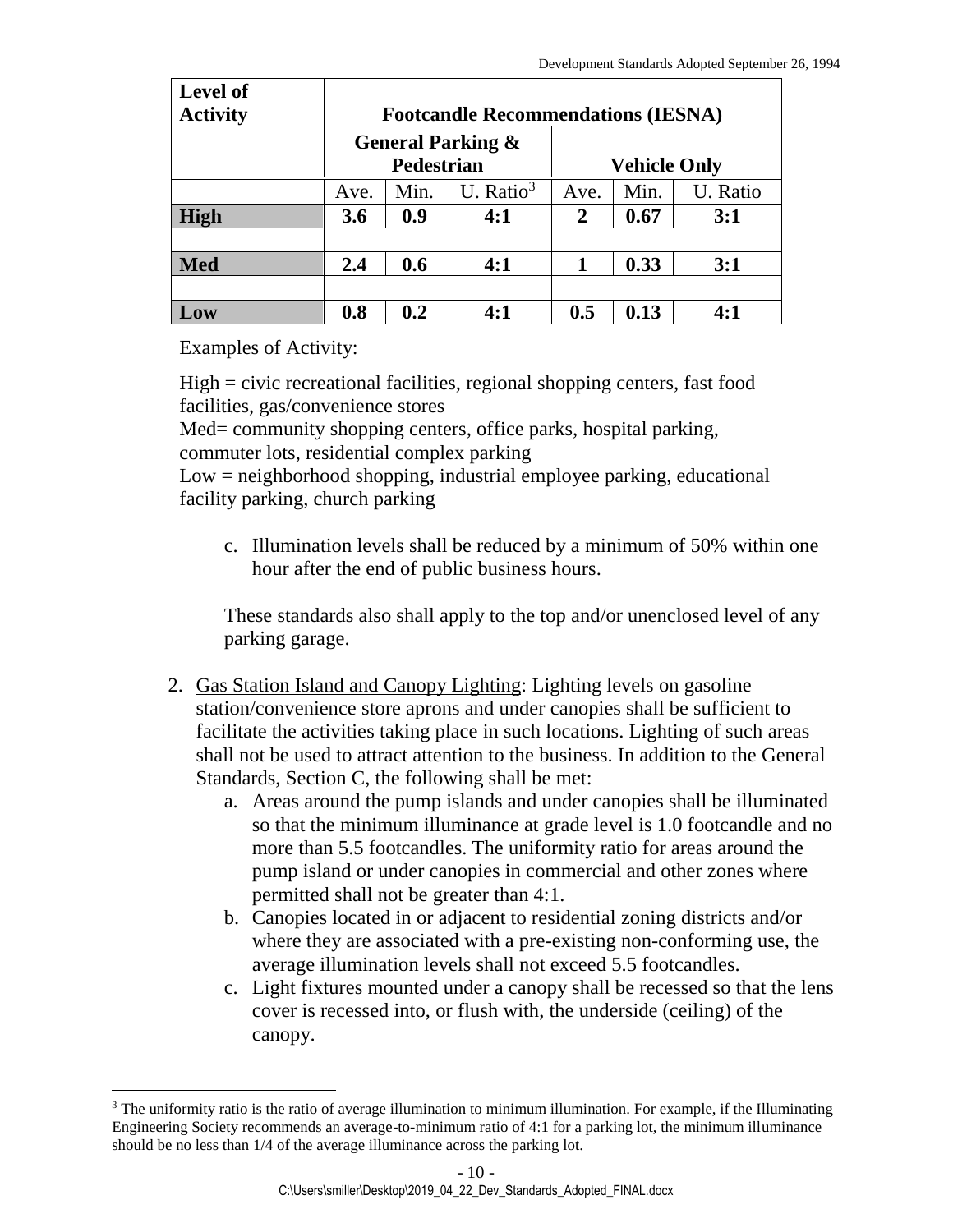- d. No light fixtures may be mounted on top of the canopy, and the sides of the canopy (facade) shall be opaque and shall not be illuminated.
- e. Areas away from fueling pump islands, as defined by the extent of the canopy, shall be considered parking and circulation areas. They shall be identified as such on the lighting plan submitted in accordance with the requirements outlined in Section D of the Planning Board's Site Plan and Subdivision Regulations, and shall be subject to parking area lighting regulations as set forth in section D.1 above.
- 3. Walkway Lighting: Outdoor lighting of walkways, alleys, and pedestrian paths shall comply with the following standards:
	- a. The average illumination level on a walkway or pathway surface shall not exceed 0.5 footcandles. Maximum lighting levels shall not exceed 2 footcandles.
	- b. The area over which the average illumination level is computed shall only include the walkway surface plus an area on each side not more than 5 feet in width.
	- c. Lighting fixtures other than full cut-off fixtures may be used but shall be designed to minimize glare, direct illumination downward, and shall have an initial output of no more than 1,200 initial lumens.

## **E. Exceptions**

Technological advances in outdoor lighting lamp sources may allow for options not considered in these standards. Induction (electrodeless) or LED lighting are two current examples. The use of new technologies, and especially those that have energy saving properties, are encouraged. Applications that use new technologies, and follow the purpose and intent of the ordinance will be considered and evaluated for approval.

## <span id="page-10-0"></span>**11. SEWER AND WATER**

a. All sewer and water utilities must comply with the City's Utility Standards.

b. The City may require technical studies, at the applicant's expense to assure that existing sewer and water services will not be adversely affected by the proposed development and that there in fact is adequate sewer and water capacity for the proposed development.

c. In some instances State permits are required for modification or expansion of City sewer or water systems, and it shall be the responsibility of the developer to obtain those permits.

<span id="page-10-1"></span>d. Any development must comply with the City's industrial pre-treatment program.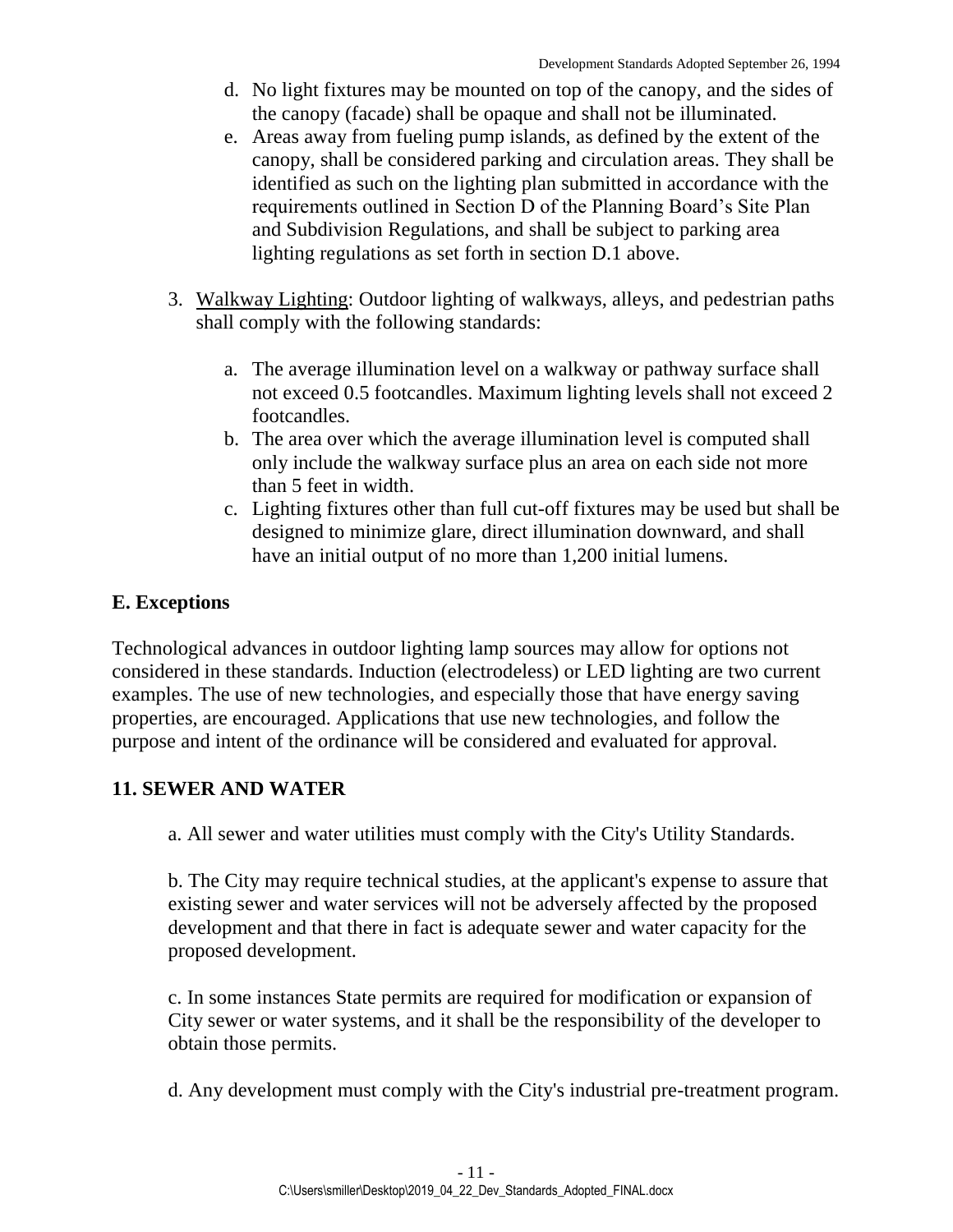## **12. TRAFFIC**

The Planning Board recognizes the importance of all modes of transportation when considering traffic impact of development.

a. It is a policy of the City to assure that new development does not diminish the safety or capacity of existing City streets, bridges and intersections. It is the responsibility of anyone wishing to develop in the City to comply with this policy. It is also a policy of the City that individual developers should not be asked to make road, bridge or intersection improvements that are not required to assure the capacity and safety of their project.

b. Any commercial, office or industrial project involving 100 or more vehicle trips per day, or residential projects involving 15 or more units, as determined by the most recent published version of the **Trip Generation Manual**, must demonstrate to the Planning Department that their project will not diminish the capacity or safety of existing City streets, bridges and/or intersections, prior to the issuance of a building permit.

c. It is further the policy of the City to require adequate interior circulation and parking so as to assure safe passage of vehicles and pedestrians, and to provide adequate on-site queuing areas so as to prevent congestion on City streets.

1. All development shall comply with the parking requirements of the Zoning ordinance

2. For Commercial and Multi-Family residential developments, bicycle parking shall be provided in racks or other similar facility. Bicycle parking shall not be located within parking areas for motorized vehicles.

d. If technical studies are required to determine that a proposed development meets these requirements, they shall be conducted at the applicant's expense.

e. Any development along West Street from School Street to the Bypass, and along Winchester Street from Island Street to the Bypass must receive State Department of Transportation traffic impact review. A State driveway permit is required for any new driveway on a State road.

f. If improvements to roadways, bridges, signals, or intersections are required for a proposed development to avoid diminishing the existing capacity or safety of these public systems, those improvements will be made as part of the development, at the developer's expense.

#### <span id="page-11-0"></span>**13. COMPREHENSIVE ACCESS MANAGEMENT**

a. Safe and efficient access from roads and streets should be available to all users, regardless of their mode of transportation and their level of mobility. Therefore, new development shall take into consideration current and future needs of walkers, bicyclists and transit riders in addition to private vehicle trips. Driveway locations, sidewalks, crosswalks, bicycle/pedestrian paths and accessible paths of travel shall be considered as an integral design feature of every development proposal.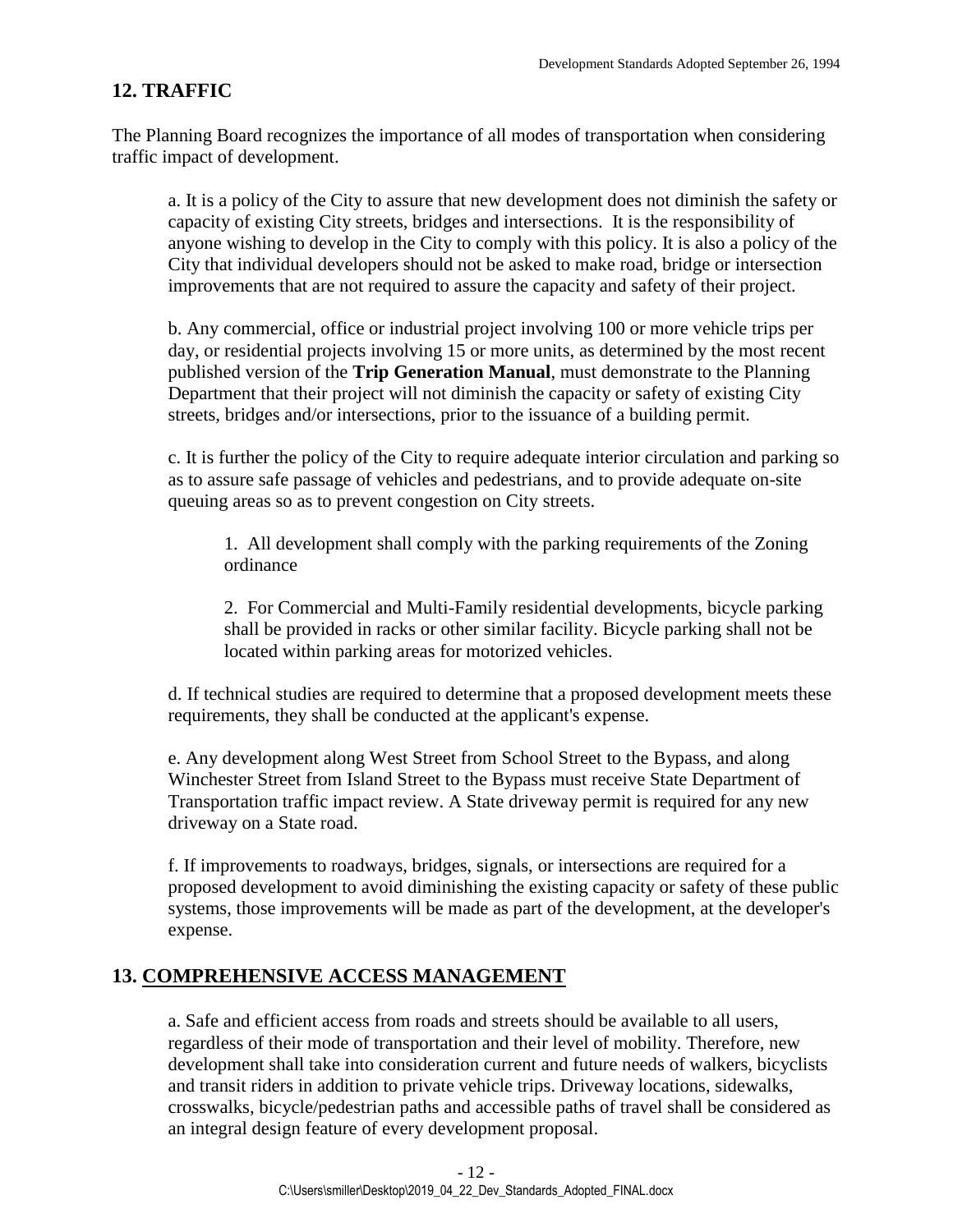b. All applications shall include a written narrative describing accommodation of nonautomobile trips to and from, and within the development site, including walking, bicycle, and transit trips.

c. Driveways:

- 1. Entrances and exits onto public streets shall be designed so as to provide safe and convenient vehicular passage into and out of the site. It is a policy of the City to limit the number of curb cuts or driveways on public streets. The use of common driveways and service roads is encouraged, and in some instances may be required. Curb cuts shall not block the flow of gutters or existing drainage systems, unless specifically approved by the City Engineer. All driveways must comply with Sections 70-135 through Section 70-137 of the Keene City Code on Driveways.
- 2. Landscaping shall be carefully selected, located and maintained so as to not create a sight line hazard.

d. Accessibility. Pedestrian facilities must be designed to accommodate persons with disabilities in accordance with the access standards required by the Americans with Disabilities Act (ADA). Sidewalks, shared use paths, street crossings and other infrastructure must be constructed so that all pedestrians, including people with disabilities, can travel independently.

e. Pedestrian connections within and between properties

- 1. Where appropriate, connections shall be made for the continuation of sidewalks, walkways and bicycle lanes within the property, between adjoining properties, and site amenities shall be installed such as bicycle racks, benches and bus stop shelters. Grade changes, textures, colors or other methods of distinguishing sidewalks, walkways and crosswalks from vehicular travel shall be applied.
- 2. Appropriate lighting, signage, crosswalks, and other safety devices shall be used.
- 3. Pedestrian enhancements, such as benches and shade trees, are recommended.

## <span id="page-12-0"></span>**14. HAZARDOUS OR TOXIC MATERIALS**

a. **Proposed Use:** Any application for Site Plan review which involves the proposed receiving, handling, storing or processing of any hazardous substances (as defined by RSA 339-A:2) shall disclose this information as part of the application submission. Copies of all appropriate State permits and Best Management Plans as required by Department of Environmental Services (DES) for the proposed use shall be submitted to the Keene Health Department and the Keene Fire Department.

b. **Prior/Existing Use:** Any Site Plan Review or Subdivision application which involves property which has been contaminated by hazardous or toxic materials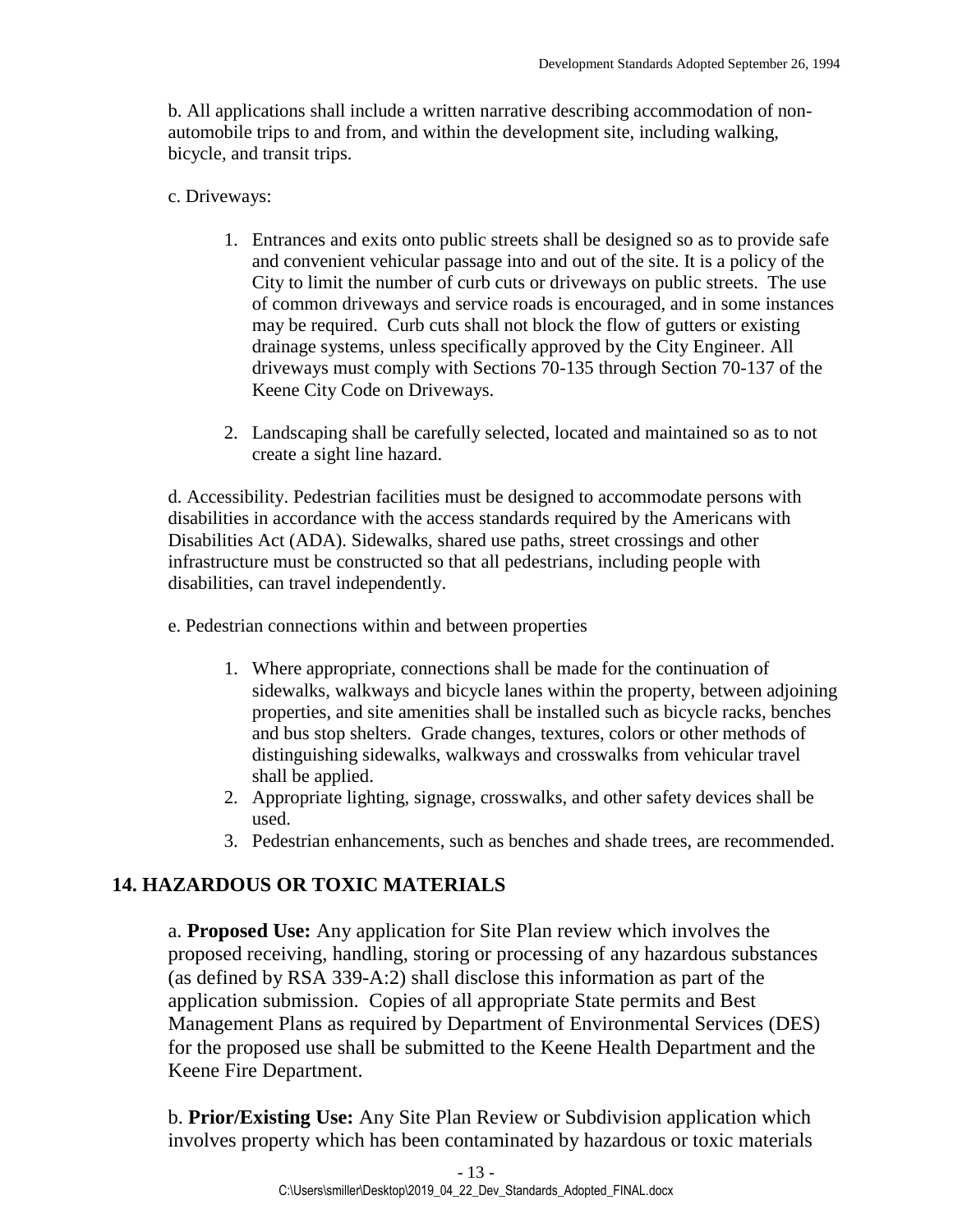(as defined by RSA 339-A:2) from a prior or existing use shall disclose such information as part of the application submission. If, as a result of the content and review of the application (including review of available records at DES and City Departments), the Board finds that a potential health risk or an environmental threat exists from a previous or existing use of the site, then the Planning Board may require that an *initial site characterization* (see New Hampshire Code of Administrative Rules Env-Ws 412) be completed and submitted to DES. When such a report is required, it shall be submitted to and reviewed by the Keene Health Department prior to the issuance of a building permit.

## <span id="page-13-0"></span>**15. FILLING AND EXCAVATION**

a. All development must comply with the City's Fill and Excavation regulations.

b. Any project, which involves the placement of fill within the floodplain, must comply with the City's Floodplain Ordinance.

c. The placement of fill or excavation may involve wetlands. The Planning Department should be contacted for a free evaluation of whether wetlands are likely to exist on the site. If wetlands are involved, the applicant must comply with Federal and State wetlands regulations and procedures.

d. The City will give particular attention to excavation or fill proposed within any wellfield protection area identified in the Keene **Water Supply Master Plan**. The City will give particular attention to excavation or fill proposed within 100 feet of a river, stream, or brook. A State shoreline development permit may be required for such earth disturbance. A review by the Planning Department shall be required for each such project prior to the issuance of a building permit. If an applicant feels that the Planning Department is unreasonable in its review or request, a request in writing can be made to the City Manager, who shall have the authority to determine what if any conditions are required, if a dispute arises.

e. The City will give particular attention to excavation or fill proposed on hillsides to assure that it does not result in erosion, sedimentation, increased flooding, or landslides.

f. Any project, which will result in 50 or more trucks of earth or gravel entering or leaving a site, must submit a plan to the Planning Department as to the proposed truck route(s). The Planning Department shall consult with the Police Department and City Engineer, and as appropriate, the State Highway Department in reviewing the proposed haul routes. The intent of this review is to assure the safety of residents and prevent unreasonable damage to City roads and bridges. If an applicant believes that the Planning Department is unreasonable in its review or requirements, the applicant can petition in writing for the City Manager to review the issue. The City Manager shall have authority to determine what if any conditions shall be imposed if a dispute arises.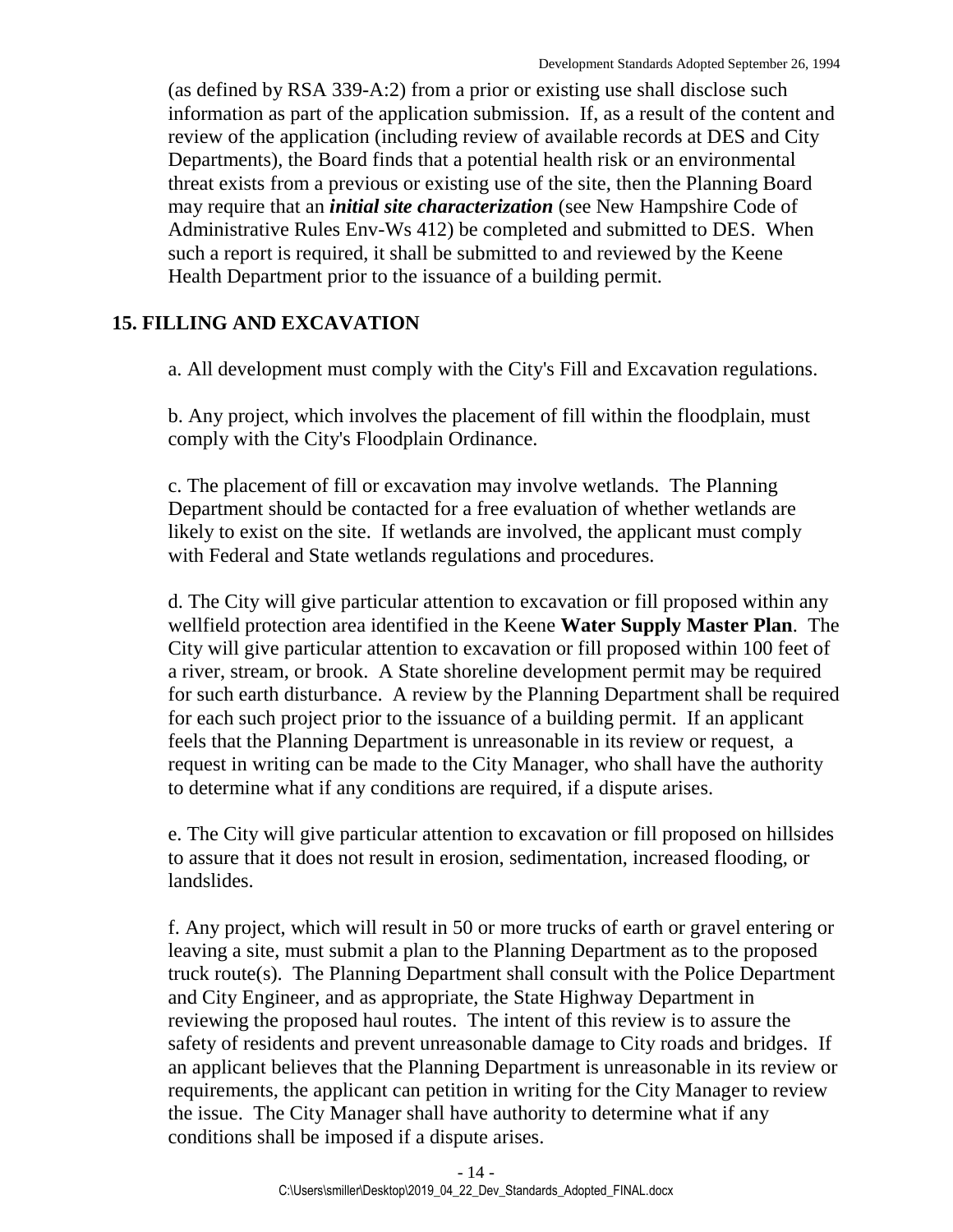#### <span id="page-14-0"></span>**16. WETLANDS**

All development shall comply with all federal and state wetland and surface water regulations, and with the City's policy of no net loss of wetland values or functions and any other applicable City regulations.

### <span id="page-14-1"></span>**17. SURFACE WATERS**

Reserved.

## <span id="page-14-2"></span>**18. STUMP DUMPS**

In accordance with RSA 149-M:1, all locations of on-site burial of stumps incidental to the clearing of land for site plans and subdivisions must be included on the final plans. The applicant is responsible for sending this information to the State Director of the Bureau of Solid Waste. Under no circumstances shall stump burial locations be located within 75 feet of any public or private water system.

## <span id="page-14-3"></span>**19. ARCHITECTURE AND VISUAL APPEARANCE**

a. Introduction and Purpose. The City of Keene is treasured for its natural beauty, cultural activity, and rich heritage. The geographic and social growth of the City, and its distinctive architectural identity, are heavily influenced by its agricultural, industrial, milling, and railroading history. It is the Planning Boards intent that future development reflect design influences of this historic architecture and settlement pattern in such a way that new and redeveloped buildings blend aesthetically with the City's historic character. The purpose of the architecture and visual appearance standards set forth in this Section is to preserve the unique character of the City, to visually improve our gateways and commercial corridors, to preserve our viewsheds and view corridors, and to preserve property values by encouraging development and redevelopment that is consistent with the prevailing scale, orientation, and design of the City.

b. Standards for Aesthetic Character. The following standards shall govern the aesthetic character of development and redevelopment:

- 1. Front facades and exterior walls shall be articulated to reduce the massive scale and the uniform, impersonal appearances often found in contemporary commercial development, and to provide visual interest consistent with the City's distinctive architectural identity, unique character, and prevailing human scale.
- 2. The height of any proposed structure or improvement shall not overwhelm the prevailing architectural scale of the City, impede upon any viewshed identified in the Viewshed Overlay District set forth in the Telecommunications Tower and Antennas Ordinance (Chapter 102,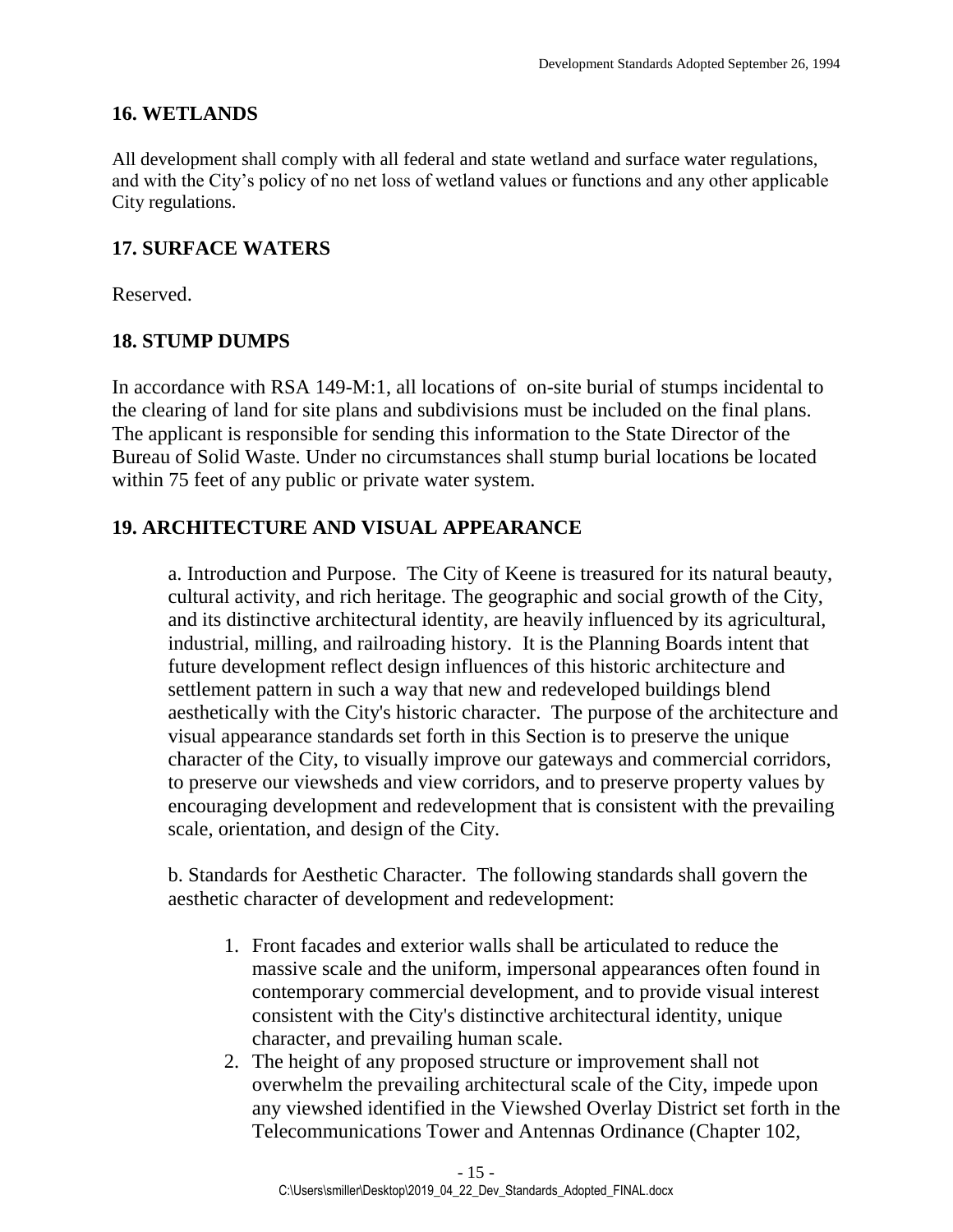Article VII of the Code of Ordinances for the City of Keene) or view corridors (such as Central Square), or detract from valued architectural resources.

3. Structures shall have architectural features (such as dominant gable ends, cornices, granite sills, arched openings, and/or large windows framed with architecturally consistent trim) and patterns that provide visual interest at the scale of the pedestrian, reduce massive aesthetic effects, and harmonize with the City's distinctive architectural identity, unique character, and prevailing scale.

i. Architectural features shall not serve primarily as an advertisement, commercial display, or identifying characteristics corresponding to corporate identity.

ii. Architectural features shall conform to accepted architectural principles of design and construction.

- 4. Exterior materials, textures, and colors shall minimize visual aggressiveness (for example, light colors; glossy finishes, reflective glass or dark tinted exteriors; or natural aluminum, stainless steel, or metal exterior finishes) and shall harmonize with the City's distinctive architectural identity and unique character. Any subsequent substitutions, alterations, or changes to materials, textures and colors previously approved by the Planning Board shall require additional Planning Board review and approval.
- 5. The presence of any existing development in the surrounding area that does not conform to these standards for aesthetic character shall not exempt the applicant from complying with the standards.

c. Site Design and Relationship to Surrounding Community. The following standards govern site design and its relationship to the surrounding area and structures:

- 1. Orientation of structures on a site shall conform to a parallel or orthogonal pattern in relation to the City street pattern.
- 2. Off-street parking and traffic flow shall not interfere with the flow of pedestrian travel or otherwise detract from the aesthetic character of a development or redevelopment. All required off-street parking shall be to the side and/or rear of buildings on the proposed site, and such parking shall be screened or aligned so that headlights do not adversely impact abutting properties.
- 3. The placement, orientation, or design of a development, and the structures thereon, shall not interfere with viewsheds identified in the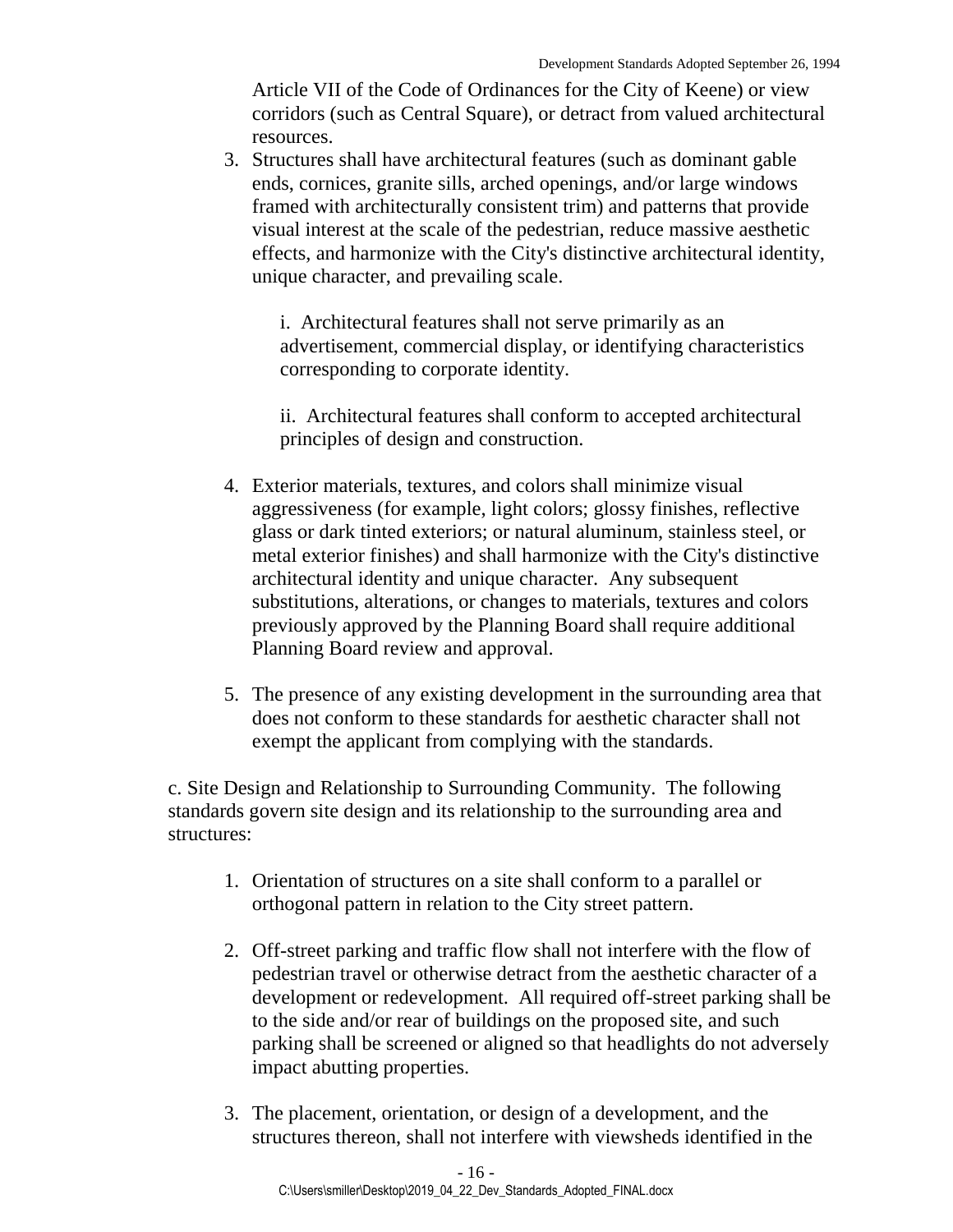Viewshed Overlay District set forth in the Telecommunications Tower and Antennas Ordinance (Chapter 102, Article VII of the Code of Ordinances for the City of Keene) or view corridors (such as Central Square).